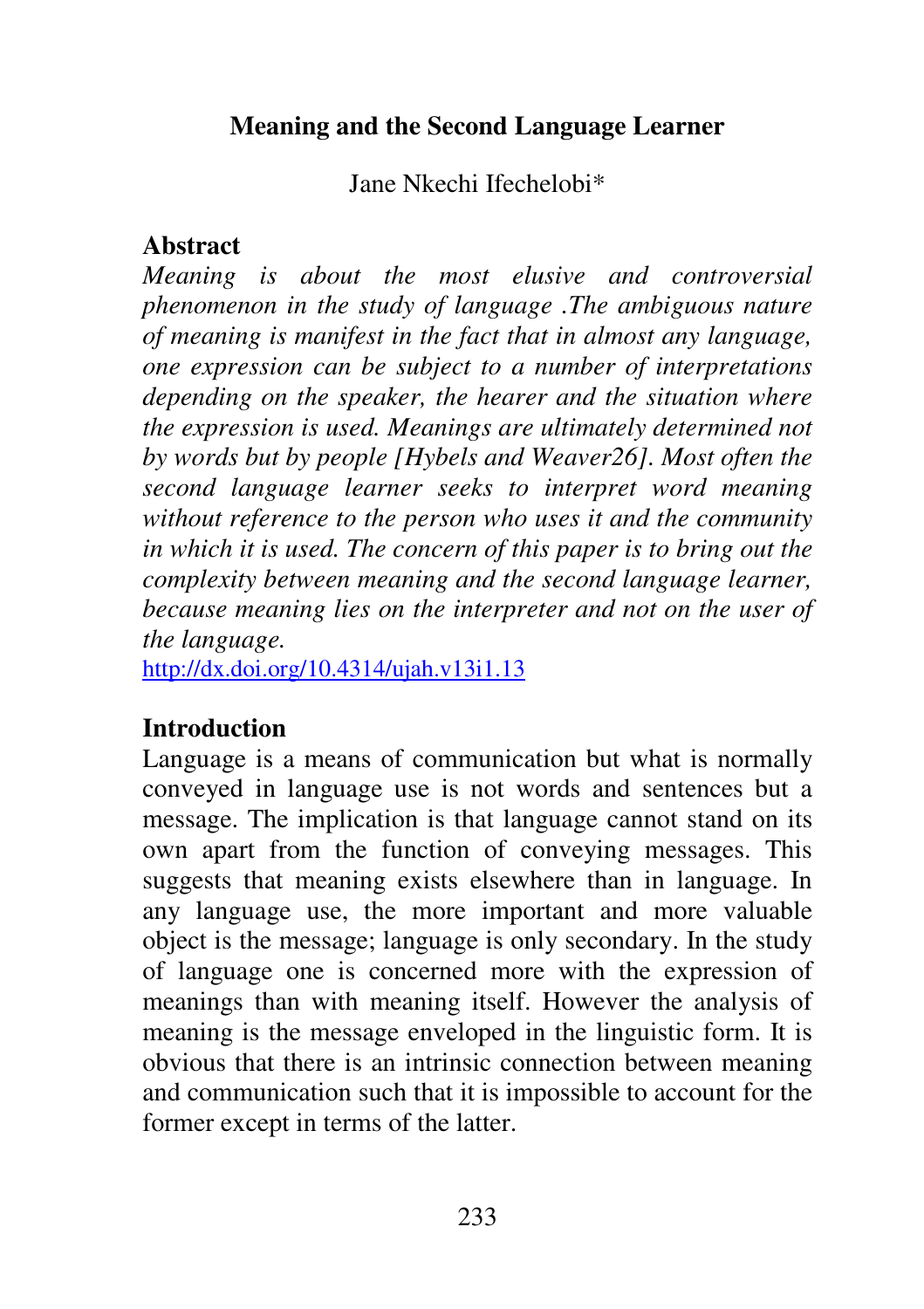### **What is Meaning?**

There are several distinguishable theories of meaning which seek to provide an answer to the question, "What is meaning?" Research has shown that language communication has been dominated by these theories of meaning:

a. The referential or denotational theory: The meaning of an expression is what it refers to or denotes. This theory of meaning emphasizes the relationship between language and objects. The ability of an individual word to specify an object is best seen in proper names, because the given name specifies only one thing. Meaning already exists by reason of the bond. It is argued that the proper noun, for example, and the individual have been used as a model for the explanation of word classes. The problem of this theory of meaning is that there are many words without physical objects they refer to. Words like ugly, engineering, pride, manhood, etc. which do not have the concrete qualities of nouns may not have referents. Again polysemous words – words with more than one meaning may have the additional problem of having more than one referent.

There may not be identical physical objects for items that belong to groups. It is difficult for this theory to explain the meaning of words in categories of adjectives, adverbs, prepositions and conjunctions.

b. The ideational or mentalistic theory states that the meaning of an expression is the idea or concept associated with it in the mind of anyone who knows and understands the expression. Sapir also explains meanings in terms of concepts. He sees concept as a "capsule of thought" containing many distinct experiences (Lobner 162). For Saussure, meaning is to be understood in the context of signs in general. This theory emphasizes that it is a universally acknowledged fact that language can be used to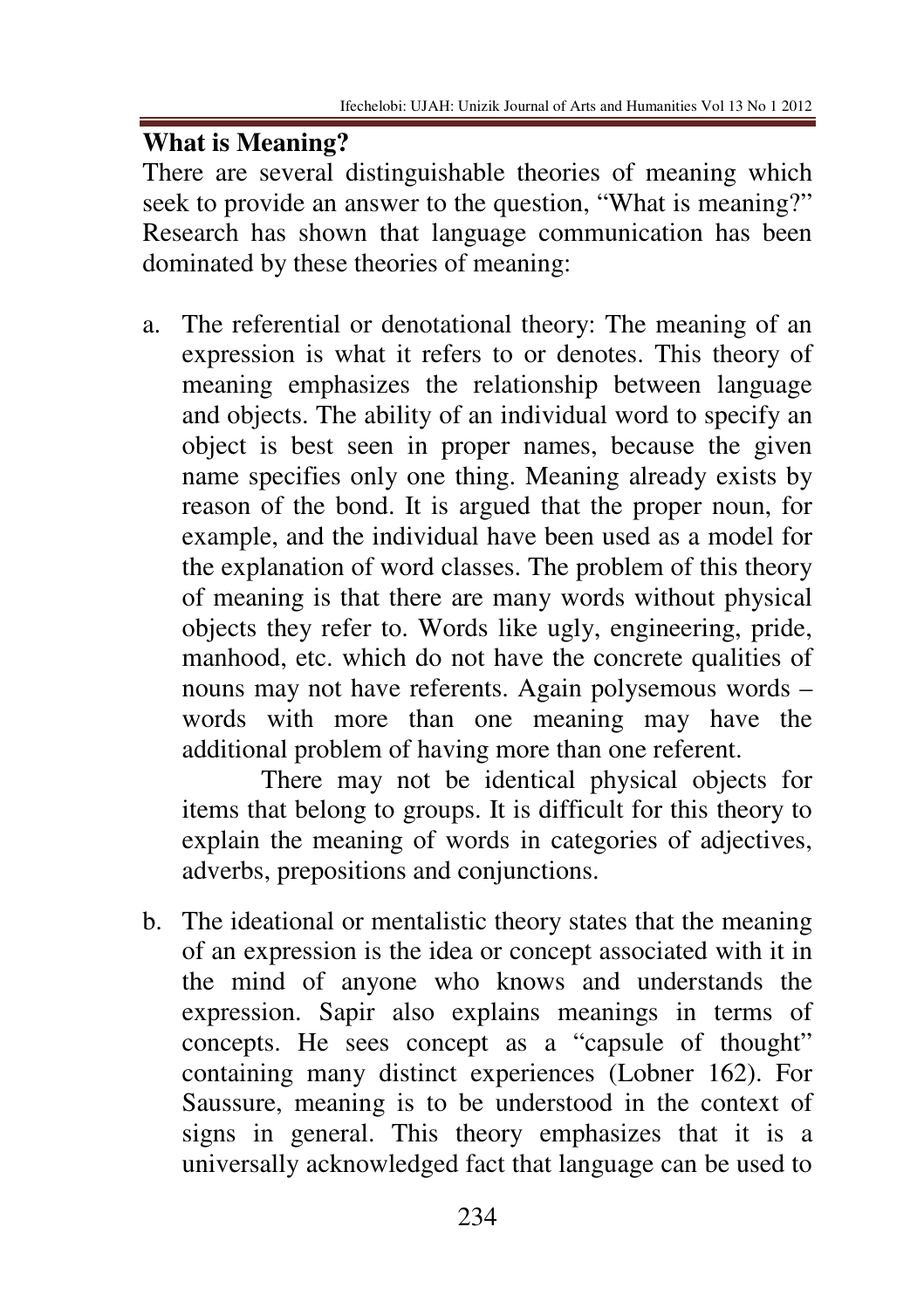make descriptive statements which are true or false according to whether the propositions that they express are true or false.(Saeed 12)

- c. The behaviourist theory has it that the meaning of an expression is either the stimulus that evokes it or the response that it evokes, or a combination of both. A stimulus may be an object or event, an utterance or a mental experience. The exploration of this theory for the analysis of word meaning is largely the work of Bloomfield, referred to as the greatest name in twentieth century linguistics before Chomsky. Bloomfield's explanation of word meaning is in terms of the distinctive features of the situation in which the word is used, the meaning being the feature common to all instances in which the word is used. There are words whose features cannot be perceived in any concrete situation. Example: essence, environment, age, ingratitude. Bloomfield explains these as displaced uses which are derived in fairly uniform ways from its primary value and so require no special discussion. (Ullman, 59)
- d. The meaning-is-use theory has it that the meaning of an expression is determined by, if not identical with, its use in the language. It is from this theory that Wittgenstein conceived his slogan "Don't look for the meaning, look for the use". This theory emphasizes the diversity of the communicative functions fulfilled by language. This is also referred to as the operationalism theory (Akwanya 19). Operationalism is a theory of meaning that grasps words in their contexts. This theory was developed by Wittgenstein. The implication of the theory is that there may be a difference between the meaning of a word taken in isolation and the uses in sentences. He is purely concerned with the content words which play the identifying role in a sentence. Just as a word-based account, meaning tends not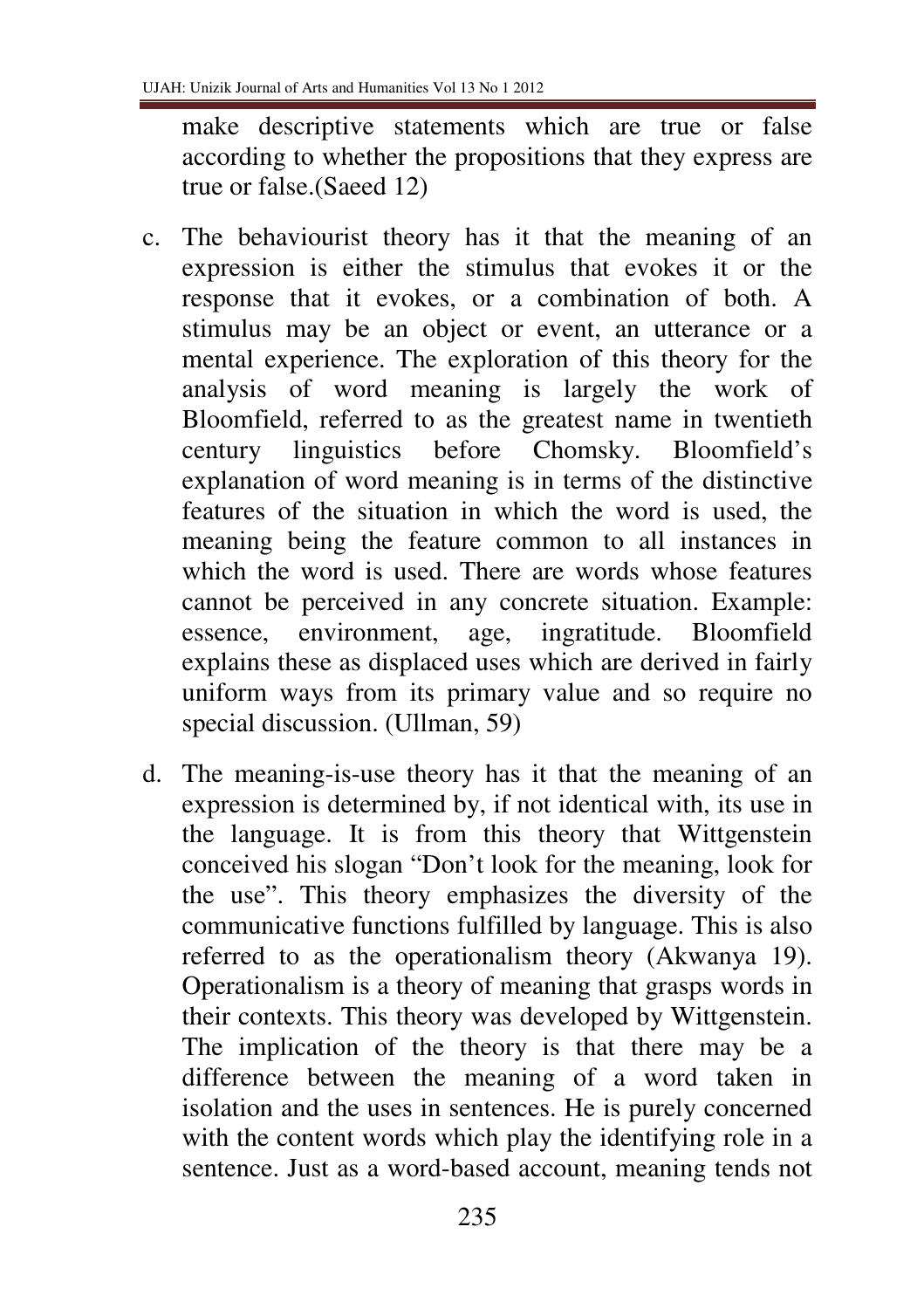to pick up the semantic implications of each individual fragment of deviations, sentence-based accounts and textbased accounts tend to determine some words as crucial for the meaning of the whole .

- e. The verificationist theory argues that the meaning of an expression, if it has one, is determined by the verifiability of the sentences, or propositions containing the expression.
- f. The truth-conditional theory states that the meaning of an expression is its contribution to the truth-conditions of the sentences containing it.

The second language learner in his use of language to communicate ideas, events, opinions, entertainment, etc, and to assign meaning to the word-forms of which a sentence is composed must identify and understand meanings not as images or concepts but as forms of particular expressions. This expression of language falls into two categories- one which is finite in number- made up of lexically simple expressionslexemes. These are the expressions one would expect to find listed in a dictionary- they are the vocabulary units of a language and secondly it is the lexically composite expression which are constructed by means of the syntactic and morphological rules of the language.

## **Concept of Meaning**

According to McGregor,

The notion of meaning in linguistics concerns that which is expressed by sentences, utterances and their components. Meaning is the content conveyed in communication by language, the message or thought in the mind of a speaker or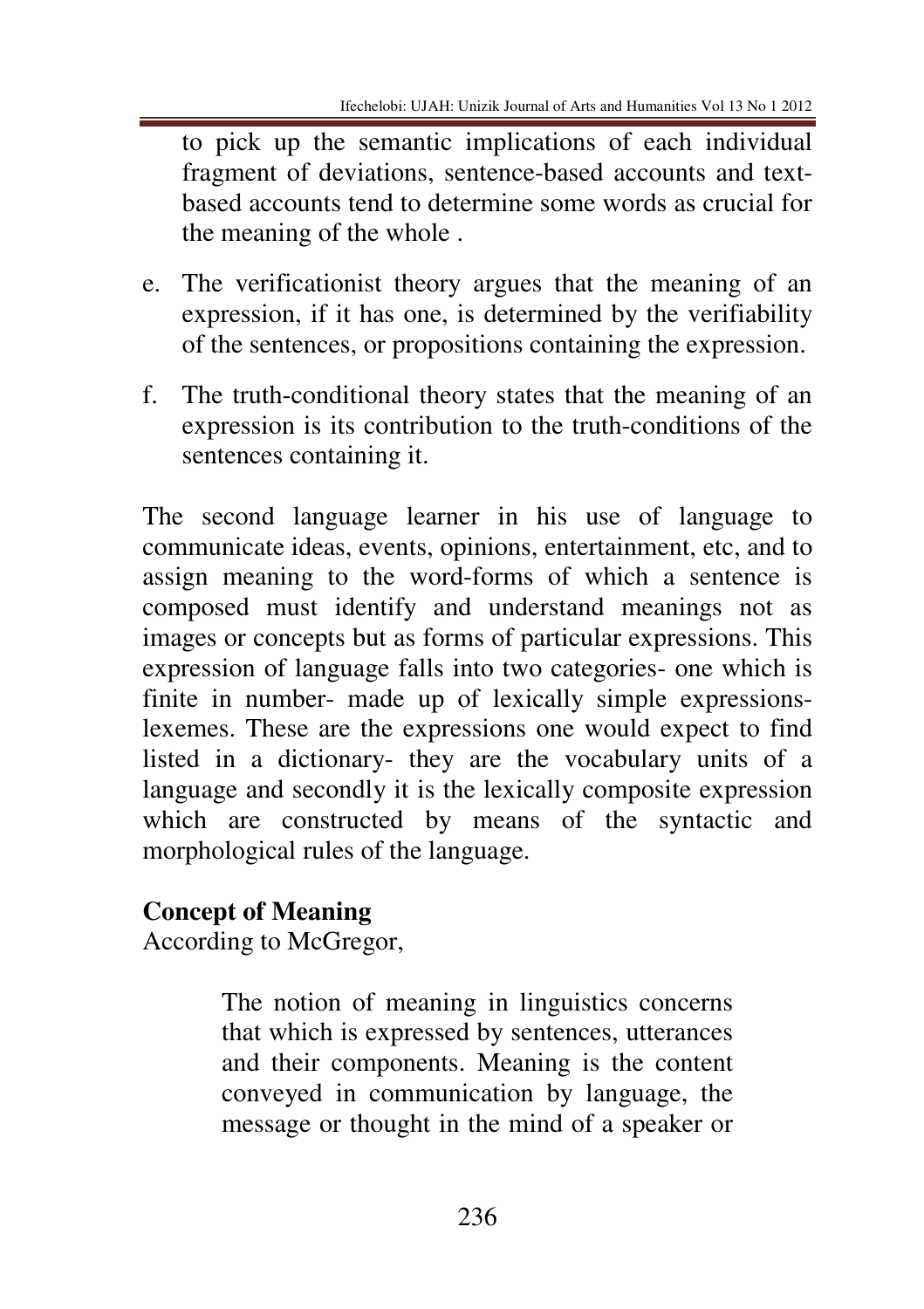writer encoded in language and sent to a hearer or reader who decodes it (129).

Language has been viewed as a structured system of signs, the social aspects of the meaning-making potential of the language system in its context of use. Semantics is traditionally defined as the study of meaning. The noun 'meaning' and the verb 'mean', like many other English words, are used in a wide range of contexts and in several distinguishable senses. For example: in this sentence - Mary means well. This may imply that Mary is well-intentioned or that she intends no harm. This implication of intention would normally be lacking in an utterance like "That red flag means danger". In this sentence, one would not be implying that the flag had plans to endanger anyone but that it is used in accordance with a previously established convention to indicate that there is danger in the surrounding environment. Similar to the red-flag use of the verb 'mean' is its use in "Smoke means fire". In both sentence one and three, one thing is said to be a sign of something else: from the presence of the sign,- a red flag or smoke. Anyone with the requisite knowledge can infer the existence of what it signifies- danger or fire, as the case may be. Most English words have more than one form and may also have more than one meaning. Many words used in ordinary language do not have fixed meanings. This is a proven fact when one consults a dictionary. For example; the word "bank" means: (1) a financial institution, (2) sloping side of a river, (3) an amount of something that is collected (4) a place where something is stored ready for use. The technical term for dictionary words is lexeme. It is related to the words lexical and lexicon. When we look up words as meaningful units we realize that a single form may be combined with several meanings, and on the other hand, the same meaning may be combined with several word forms.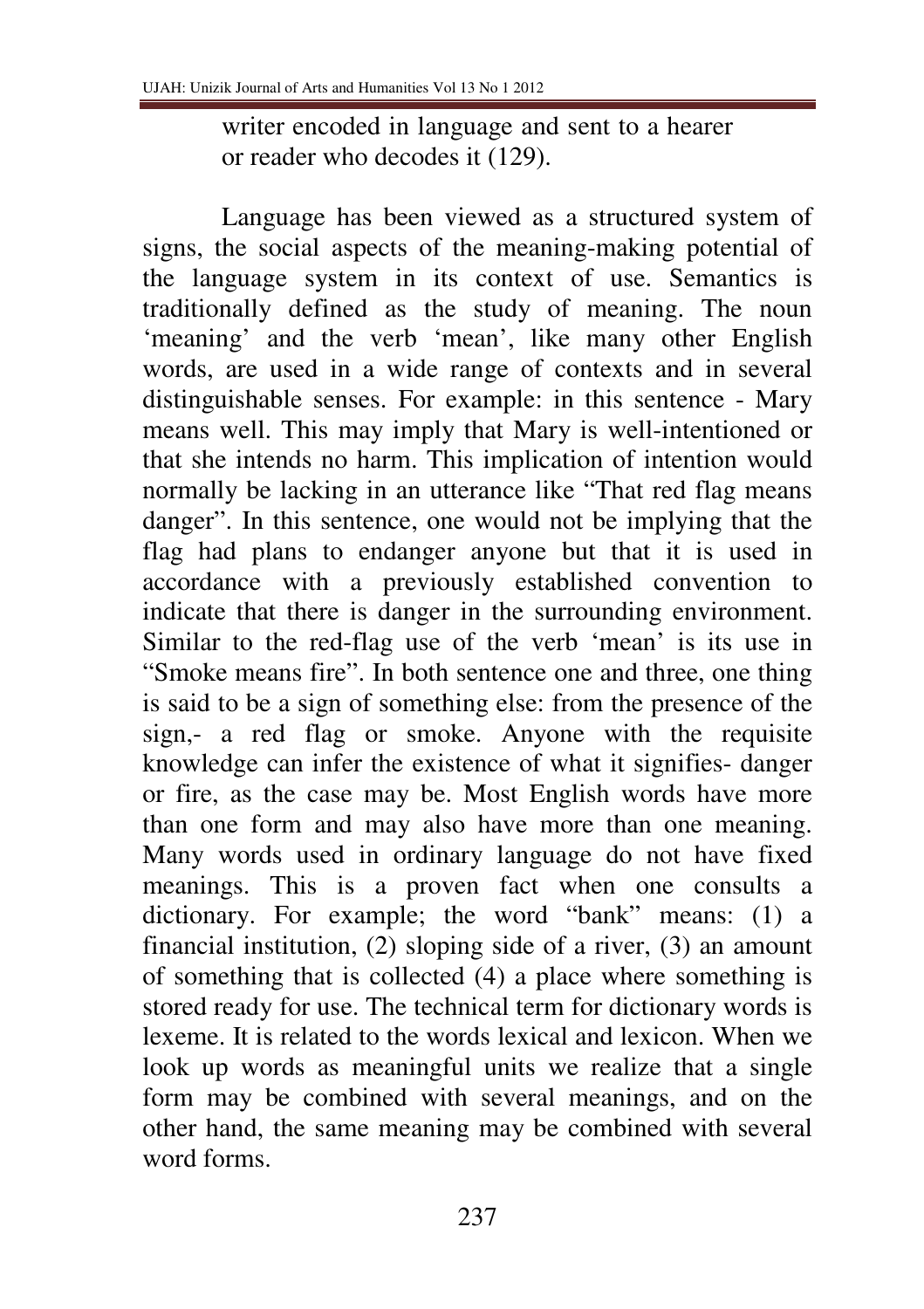All natural languages have sentences which similarly have form and meaning and the meaning of a sentence is determined at least partly by the meanings of the words which it is composed of and also by its grammatical structure. There is an intrinsic connection between the meaning of a sentence and the characteristic use, not of the particular sentence but of the whole class of sentences to which the sentence belongs by virtue of its grammatical structure.

It is a generally accepted fact that words, phrases and sentences have meaning and that sentences are composed of words and phrases, the meaning of a sentence is the product of words and phrases of which it is composed. Meaning therefore connotes the thing one intends to convey, especially by language. Language of course, is a means of communication but what is conveyed in language is not words and sentences but a message. Meaning, according to Fromkin et al, is the "conceptual or semantic aspect of a sign or utterance that permits us to comprehend the message being conveyed. Expressions in language generally have both formpronunciation (sounds) and meaning (585). It is in this ordinary sense that the term meaning will be used in this work. The fact remains that the meaning of words and sentences is learned and maintained by the use to which language is put in communicative situations.

## **The Meaning of Meaning**

For thousands of years philosophers have pondered the meaning of meaning, yet speakers of a language can understand what is said to them and can produce strings of words that are meaningful to other speakers (Fromkin et al, 173).

Meaning can be natural but language is conventional that is there is no immediate, natural connection between a word and what it expresses. It is worthy of note that meaning is not stable or fixed rather it is dynamically generated in the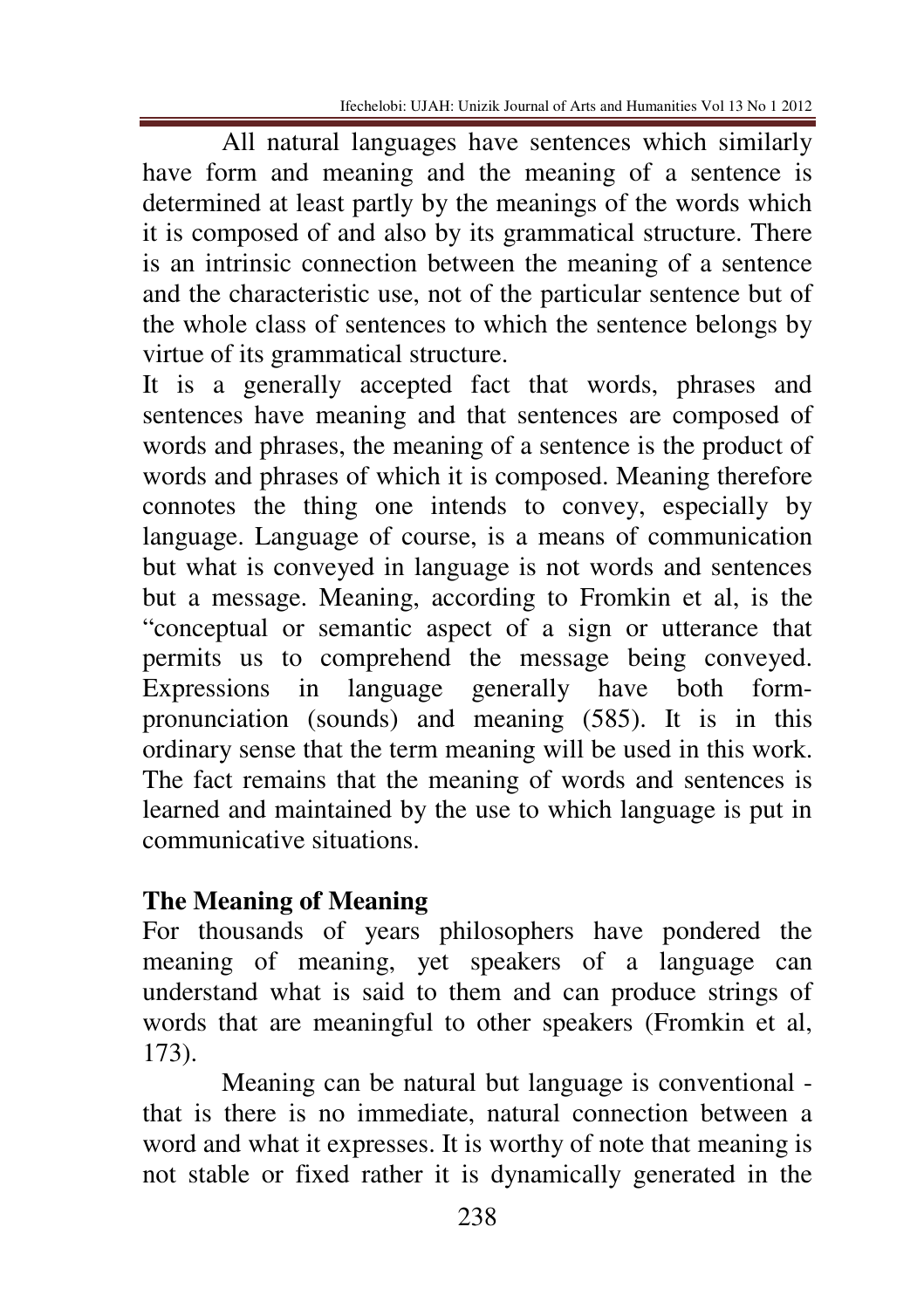process of using language. Words have no meaning in themselves but only when used in the language they belong. Conventionally meanings of everyday vocabulary can be derived from the dictionary.

Before one can understand language, one needs to know the meanings of words and of the morphemes with which they compose. The learner or user of language must also know how to combine words into phrases, and phrases into sentences so as to generate meanings. At the next level one must take context into consideration when determining meaning. Most language utterances whether spoken or written depends on their interpretation to a great extent on the context in which words are used. One must consider the connection between what a person means or intends and what the words used, are conventionally held to mean.

Meaning can be understood if it was realized that the relationship between words and things are purely derivative, an imputed, non-causal relationship, resulting from their association in the mind of the writer and reader during the process of communication.

## **Word Meaning and Sentence Meaning**

Knowing a language involves knowing thousands of words. The knowledge a speaker has of the meaning of words is often compared to a mental lexicon or dictionary. According to Merleau-Ponty, "words have meaning in themselves but only when used as part of the language where they belong" (qtd in Akwanya 3). Words can be treated as useful tools by learning the definitions of words as belonging to a system of interdependent terms because they are usually combined together in certain ways and each item functions as a member of the system only when used in the accepted way. This simply means that words interrelate among themselves and all together form a system. There does not seem to be a discernible pattern among the objects to which one apply these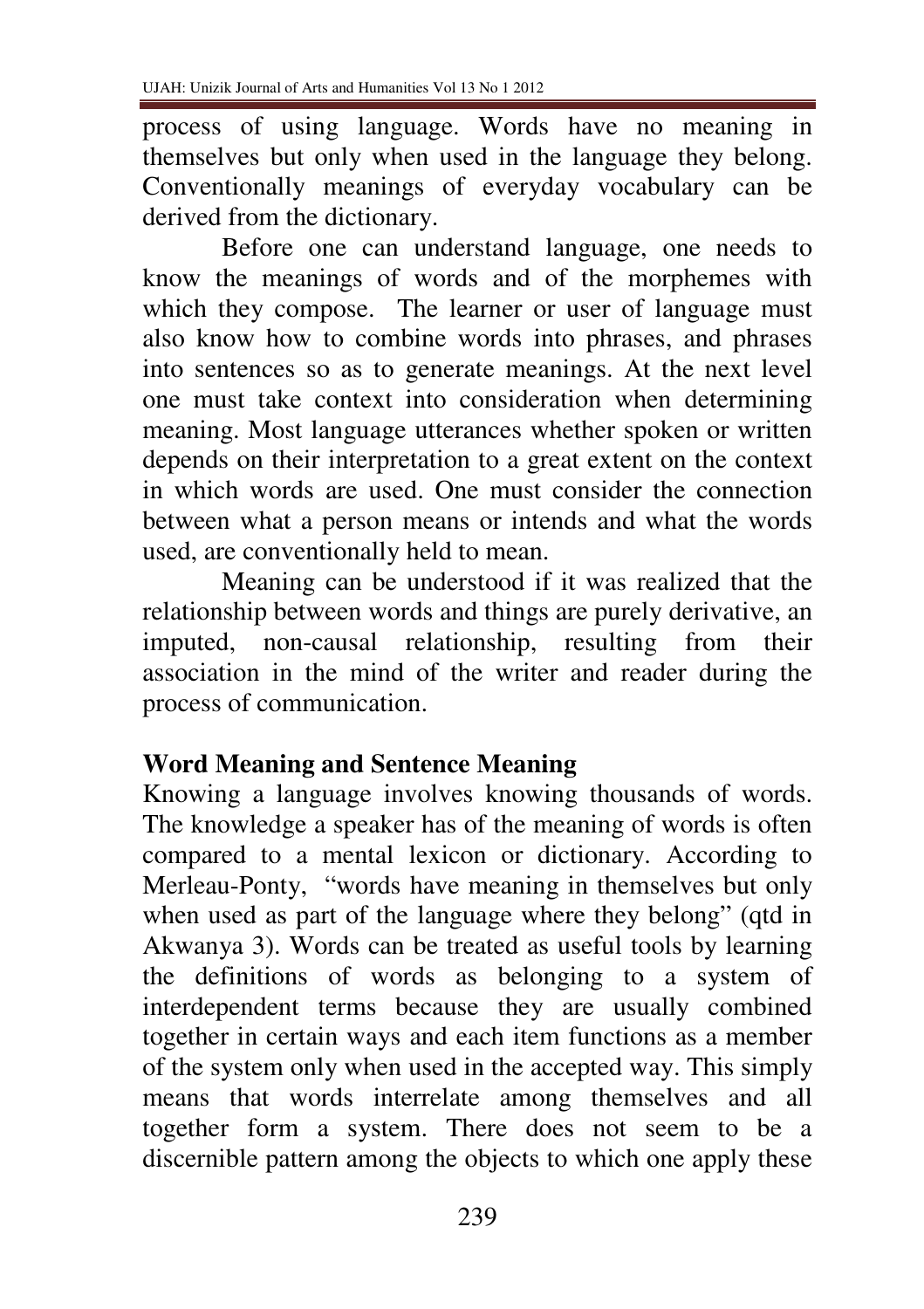words which are interconnected among themselves. Meaning is bound up with the "Knowing of things" but the connection that seems to hold things and language at this level of knowing seems to be much relaxed when knowing becomes discursive. According to Saeed, the traditional descriptive aims of word meaning otherwise known as lexical semantics have been (a) to represent the meaning of each word in the language and (b) to show how the meanings of words in a language are inter related (53). The meaning of word is defined in part by its relations with other words in the language. Following the structuralist thought, one recognizes that as well as being in a relationship with other words in the same sentence, a word is also in relationship with other related but absent words. Words can be identified at the level of writing, where we are familiar with them being separated by white space, where they are called orthographic words. They can also be identified at the levels of phonology where they are strings of sounds which do not occur outside the word and syntactically distinct variants. In the sentences below, there are three different grammatical words:

- a. Emman walks like a duck.
- b. Emman is walking like a duck
- c. Emman walked like a duck

In semantics, these are instances of the same lexeme (word), the verb 'walk'. One can say that the three grammatical words- walks, walking, walked share the meaning of the lexeme. This abstraction from grammatical words to semantic words is already familiar to us from published dictionaries, where lexicographers use abstract entries like-go, sleep, walk etc for purposes of explaining word meaning so the language user does not worry what grammatical status the reference form has. Language users package meaning into words in very different ways. According to Sapir, our first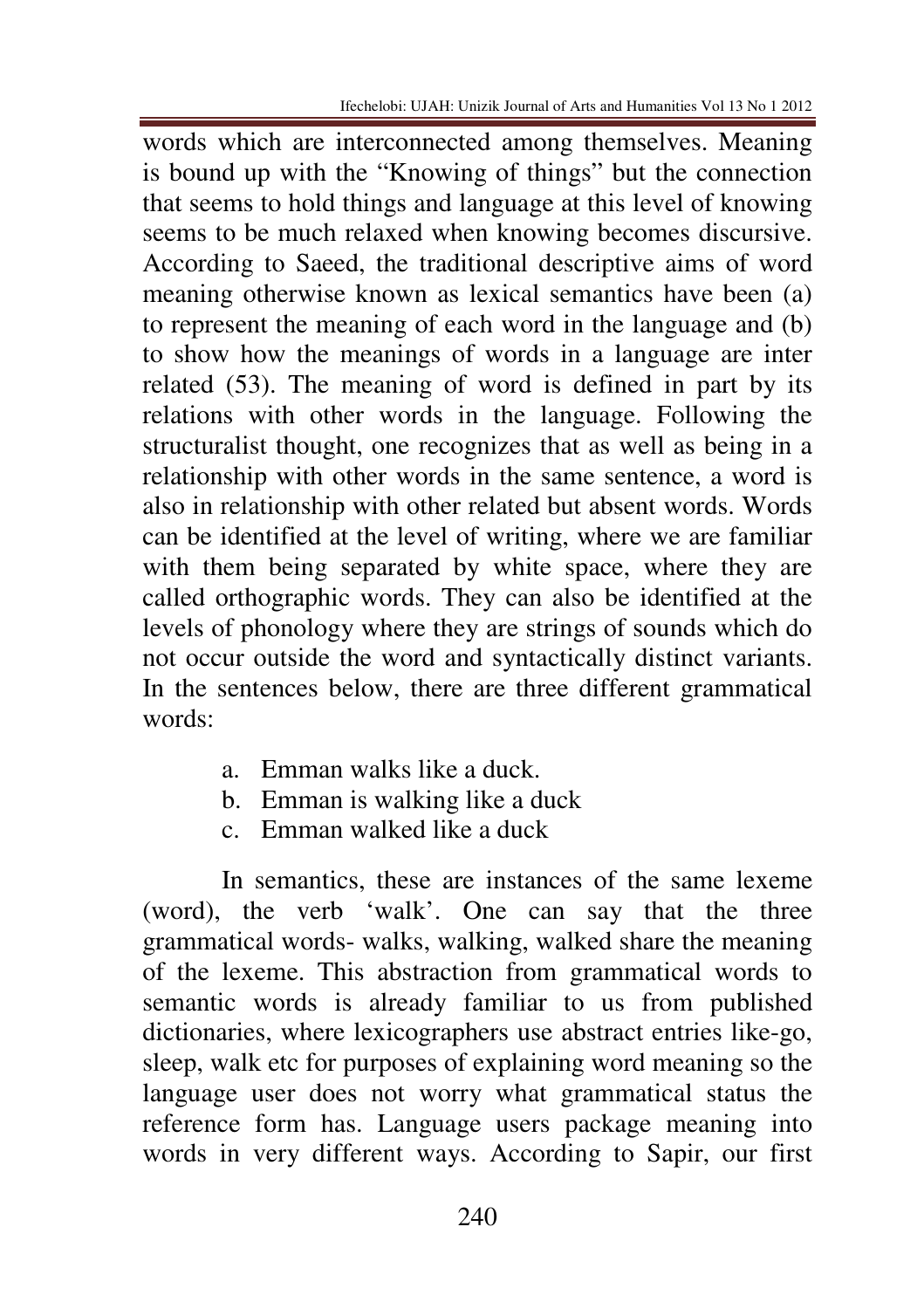impulse would have been to define the word as the symbolic, linguistic counterpart word from a functional standpoint, for the word may be anything from the expression of a single concept-concrete or abstract or purely relational (as in the case of or, by, and)- to the expression of a complete thought. In the latter case the word becomes identical with the sentence. The word is merely a form, a definitely molded entity that takes in as much or as little of the conceptual material of the whole though as the genius of the language cares to allow (qtd in Saeed, 56). The usual approach in semantics is to try to associate phonological and grammatical words with semantic words or lexemes. Several lexemes can be represented by one phonological and grammatical word:

- a. He scored with his left foot.
- b. They made camp at the foot of the mountain
- c. I ate a foot-long hot-dog.

Each of these uses has a different meaning and this is reflected by identifying the three ways of describing, this is to say that there are three senses of the word foot. This would be represented by numbering the senses:

> Foot 1: Part of the leg below the ankle Foot 2: Base or bottom of something Foot 3: Unit of length, one-third of a yard

Once the lexemes have been established, the lexicon will be a listing of them with a representation of:

- 1. The lexeme's pronunciation
- 2. Its grammatical status
- 3. Its meaning;
- 4. Its meaning relation with other lexemes

Traditionally, each entry must have some information that cannot be predicted by general rules. This means that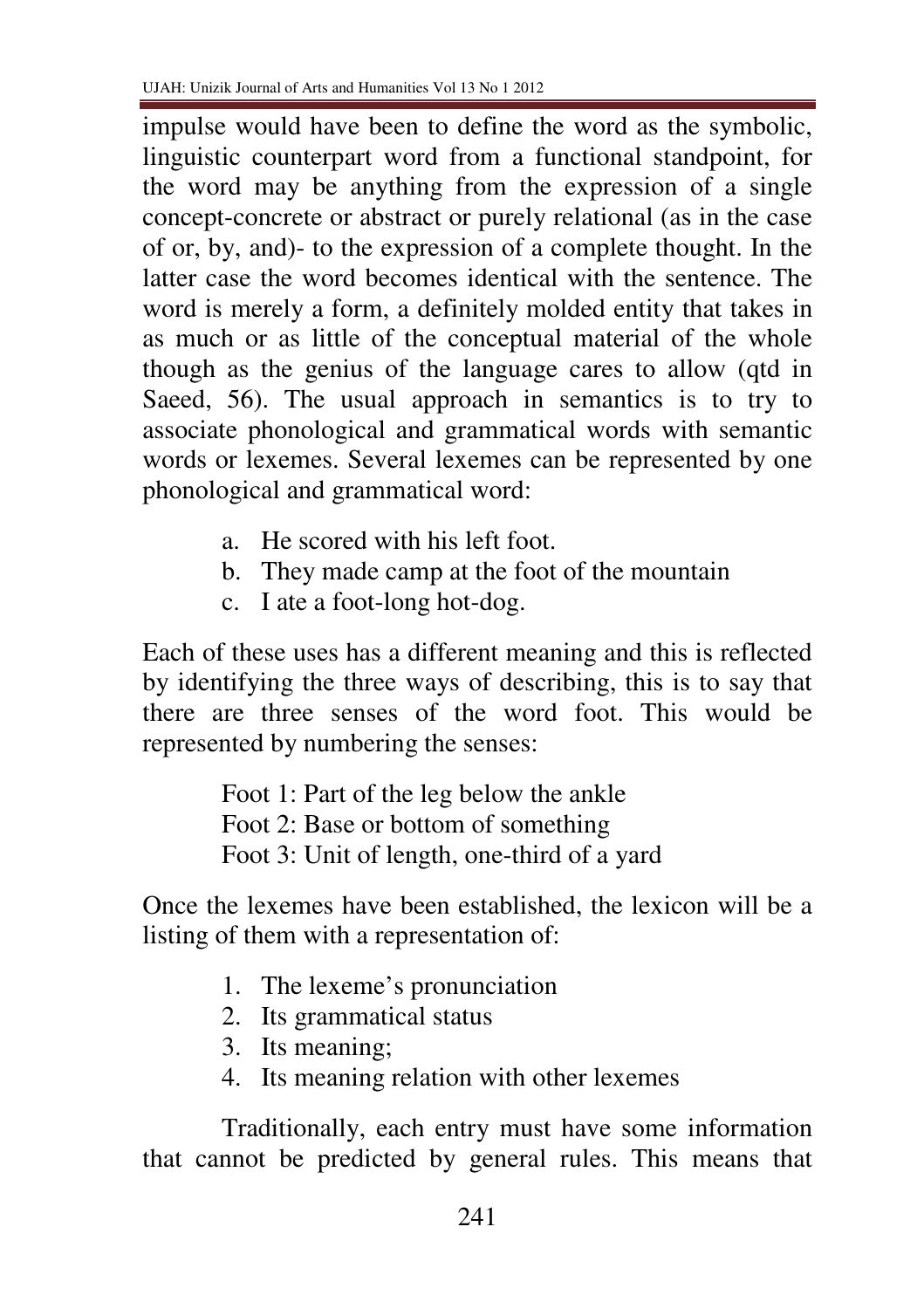different types of information will be included – about what syntactic category the item is, the semantic information that has to be there, the meaning of the lexeme and the semantic relations it has with other lexemes. In a listing of lexemes some share a number of properties. Example: the three lexemes above share the same pronunciation /fut/ and the same syntactic category (noun).Word meaning is slippery. It is easier to define a word if one is given the phrase or sentence it occurs in. these contextual effects seem to pull word meanings in two opposite directions. The first restricting influence is the tendency for words to occur together repeatedly-this is known as collocation.

Phrases and sentences also have meaning but an important difference between word meaning or the other has to do with productivity. If a speaker or writer can create novel sentences and these sentences are understood, it means they have obeyed the semantic rules of the language. The meanings of sentences are not listed in a lexicon like the meanings of words. They must be created by rules of combinations, so sentence meaning is compositional, which means that the meaning of an expression is determined by the meaning of its component parts and the way in which it is combined. Meaning therefore, can be viewed in a model grammar as a more stable body of word meaning in the lexicon and the limitless composed meanings of sentences.

There is usually a difference between the meaning of a word taken in isolation and its use(s) in sentences. In a sentence, the content-words play the identifying roles. It is impossible to determine all the possible purposes a word can be made to serve, yet the meaning of a word comprises all these different purposes, together with the normal designation. Generally context may help the reader to decipher meaning because it influences what people say, how they say it and how others interpret what is said.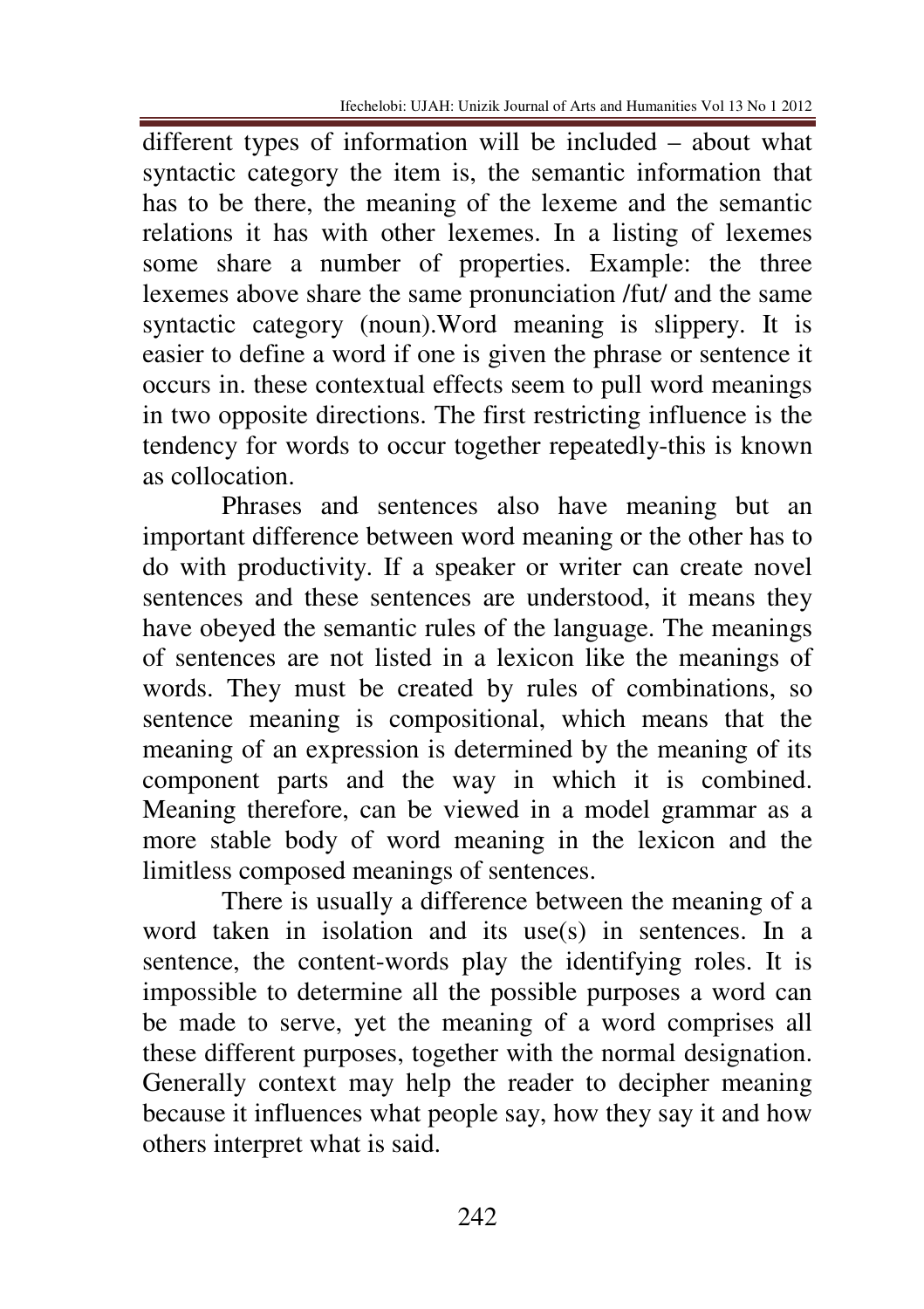## **Conclusion**

It is impossible for a writer to express his ideas, attitudes and feelings without considering his reader/reading audience- the person that decodes his message. If he is unable to convey his intended meaning in a clear language, being very careful of his choice of words, the way and manner his thoughts are structured, taking cognizance of the fact that the meaning of his message lies with the reader, he may end up creating confusion for the reader and a misunderstanding of his message. Once a word is having different meanings and is used without clarity, various readers will have different interpretations for only ONE message that the writer wants to pass across. Every writer must endeavor to transmit his message in such a way that the intended meaning will not be misconstrued. A message or text becomes communicative if the intentions of the sender are exactly what are decoded by the receiver. Whether the information is communicated or not, rests on the possibility of choice or selection made on the part of the sender, if the sender fails to choose appropriately between two alternatives then he has not communicated. There are fundamental principles that cannot be overlooked in the matter or process of communication. The principle is that of choice or the possibility of selection between two alternatives which is frequently expressed in terms of the 'slogan' meaning or meaningfulness. This generally accepted slogan 'that meaningfulness implies choice can be interpreted from either sender's or the receiver's point of view. The sender's meaning involves the notion of intention and the receiver's meaning involves the notion of value or significance, the receiver or reader places on what he receives. Whereas writers employ language resources to encode and express meanings in messages, readers usually strive to decode and construct meanings and messages. These meanings and messages occur at the level of text or discourse. The second language learner is usually engaged in processing contextual information to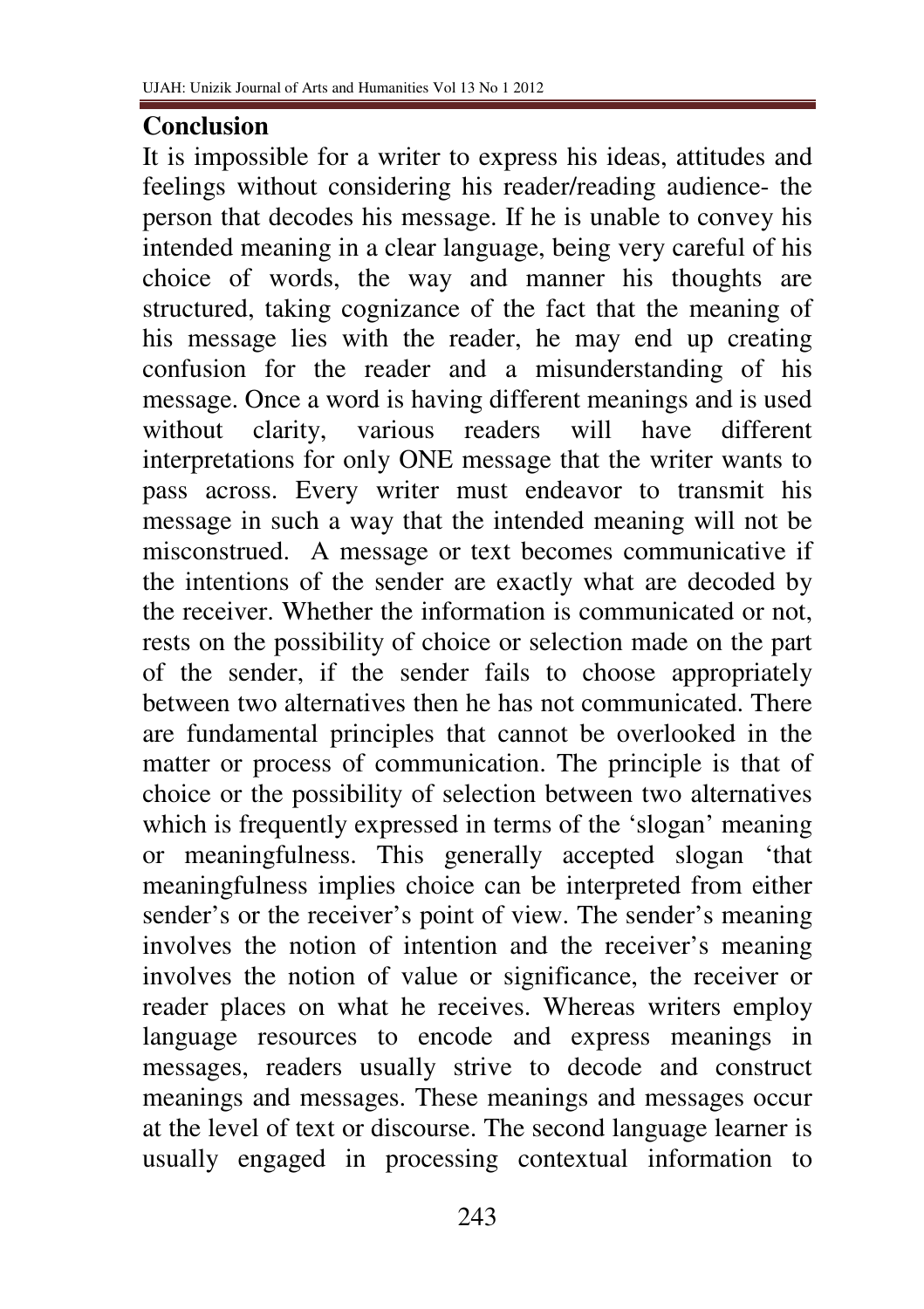achieve an appropriate interpretation or realization of textual meanings and messages. Unfortunately, one discovers that most often the intended meaning of the writer is not the information the reader decodes. If the intended meaning is shrouded in obscurity, various forms of confusion, misinterpretation and misunderstanding of one's message will occur. So a writer must be careful in his use of language because meaning lies with the reader and not the writer.

# \***Jane Nkechi Ifechelobi** lectures in the Department of

English Language and Literature, Nnamdi Azikiwe University, Awka